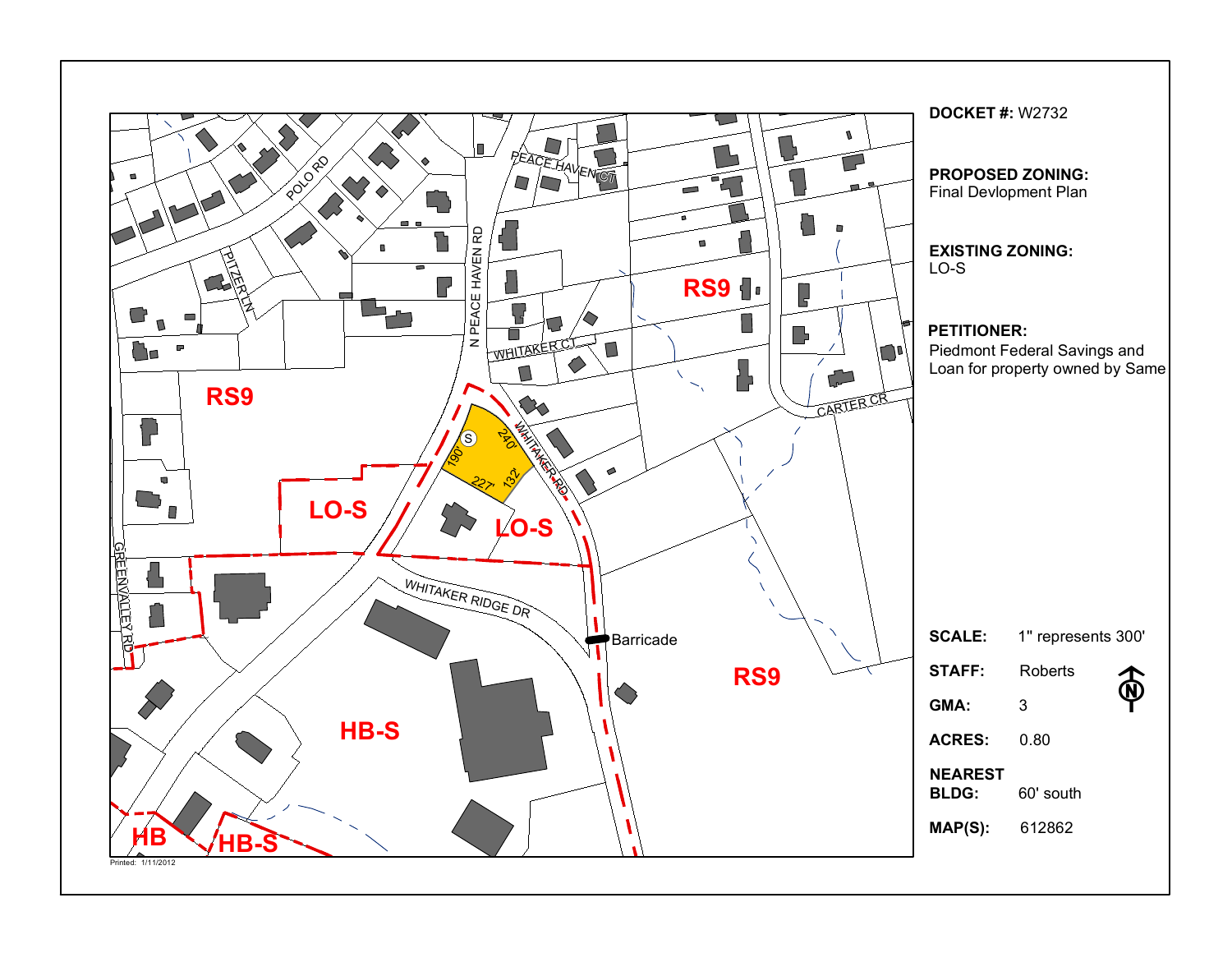#### **CITY-COUNTY PLANNING BOARD DRAFT STAFF REPORT**

| PETITION INFORMATION     |                                                                             |                                 |                    |                                                                          |  |  |  |  |
|--------------------------|-----------------------------------------------------------------------------|---------------------------------|--------------------|--------------------------------------------------------------------------|--|--|--|--|
| Docket#                  | W-2732                                                                      |                                 |                    |                                                                          |  |  |  |  |
| <b>Staff</b>             | Gary Roberts, Jr. AICP                                                      |                                 |                    |                                                                          |  |  |  |  |
| <b>Petitioner(s)</b>     | Piedmont Federal Savings and Loan Association                               |                                 |                    |                                                                          |  |  |  |  |
| Owner(s)                 | Same                                                                        |                                 |                    |                                                                          |  |  |  |  |
| <b>Subject Property</b>  | Portion of PIN #6816-25-9007                                                |                                 |                    |                                                                          |  |  |  |  |
| <b>Address</b>           | The address assignment for the proposed building on the subject property    |                                 |                    |                                                                          |  |  |  |  |
|                          | is 1086 Whitaker Road.                                                      |                                 |                    |                                                                          |  |  |  |  |
| <b>Type of Request</b>   | <b>Final Development Plan</b>                                               |                                 |                    |                                                                          |  |  |  |  |
| <b>Proposal</b>          | Final Development Plan request for an LO-S (Limited Office District)        |                                 |                    |                                                                          |  |  |  |  |
|                          | TWO-PHASE zoned property for the use of Offices. The approved uses          |                                 |                    |                                                                          |  |  |  |  |
|                          |                                                                             |                                 |                    | for the site are: Residential Building, Single Family; Banking and       |  |  |  |  |
|                          | Financial Services; and Offices                                             |                                 |                    |                                                                          |  |  |  |  |
|                          |                                                                             | <b>GENERAL SITE INFORMATION</b> |                    |                                                                          |  |  |  |  |
| <b>Location</b>          | Southeast corner of Peace Haven Road and Whitaker Road                      |                                 |                    |                                                                          |  |  |  |  |
| <b>Jurisdiction</b>      | City of Winston-Salem                                                       |                                 |                    |                                                                          |  |  |  |  |
| $\textbf{Ward}(s)$       | Northwest                                                                   |                                 |                    |                                                                          |  |  |  |  |
| <b>Site Acreage</b>      | $\pm$ .8 acre                                                               |                                 |                    |                                                                          |  |  |  |  |
| <b>Current</b>           | The site is undeveloped.                                                    |                                 |                    |                                                                          |  |  |  |  |
| <b>Land Use</b>          |                                                                             |                                 |                    |                                                                          |  |  |  |  |
| <b>Surrounding</b>       | <b>Direction</b>                                                            | <b>Zoning District</b>          |                    | <b>Use</b>                                                               |  |  |  |  |
| <b>Property Zoning</b>   | North                                                                       | RS9                             |                    | Single family homes                                                      |  |  |  |  |
| and Use                  | East                                                                        | RS9                             |                    | Single family homes                                                      |  |  |  |  |
|                          | South                                                                       | $LO-S$                          |                    | Bank and undeveloped parcel                                              |  |  |  |  |
|                          | West                                                                        | RS9                             |                    | Undeveloped property                                                     |  |  |  |  |
| <b>Physical</b>          |                                                                             |                                 |                    | The previously graded site is relatively flat with perimeters that slope |  |  |  |  |
| <b>Characteristics</b>   | downward along the southern and western edges of the site.                  |                                 |                    |                                                                          |  |  |  |  |
| <b>Proximity to</b>      | Public water and sewer are available to the site.                           |                                 |                    |                                                                          |  |  |  |  |
| <b>Water and Sewer</b>   |                                                                             |                                 |                    |                                                                          |  |  |  |  |
| Stormwater/              | The proposal is exempt from stormwater controls as it will add less than    |                                 |                    |                                                                          |  |  |  |  |
| <b>Drainage</b>          | 20,000 sf of impervious cover.                                              |                                 |                    |                                                                          |  |  |  |  |
| <b>Watershed and</b>     | The site is not located within a water supply watershed.                    |                                 |                    |                                                                          |  |  |  |  |
| <b>Overlay Districts</b> |                                                                             |                                 |                    |                                                                          |  |  |  |  |
| <b>Analysis of</b>       | The site has no apparent constraints and is suitable for the proposed Final |                                 |                    |                                                                          |  |  |  |  |
| <b>General Site</b>      | Development Plan improvements.                                              |                                 |                    |                                                                          |  |  |  |  |
| <b>Information</b>       |                                                                             |                                 |                    |                                                                          |  |  |  |  |
|                          | SITE ACCESS AND TRANSPORTATION INFORMATION                                  |                                 |                    | Capacity/LOS D                                                           |  |  |  |  |
| <b>Street Name</b>       | <b>Classification</b>                                                       | Frontage                        | <b>ADT Count</b>   |                                                                          |  |  |  |  |
| Peace Haven Road         | Minor<br>Thoroughfare                                                       | 190'                            | 16,000<br>(West of | 11,100                                                                   |  |  |  |  |
|                          |                                                                             |                                 |                    |                                                                          |  |  |  |  |
|                          | Robinhood<br>Road)                                                          |                                 |                    |                                                                          |  |  |  |  |
| Whitaker Road            |                                                                             | 240'                            |                    | <b>NA</b>                                                                |  |  |  |  |
|                          | <b>Local Street</b>                                                         |                                 | <b>NA</b>          |                                                                          |  |  |  |  |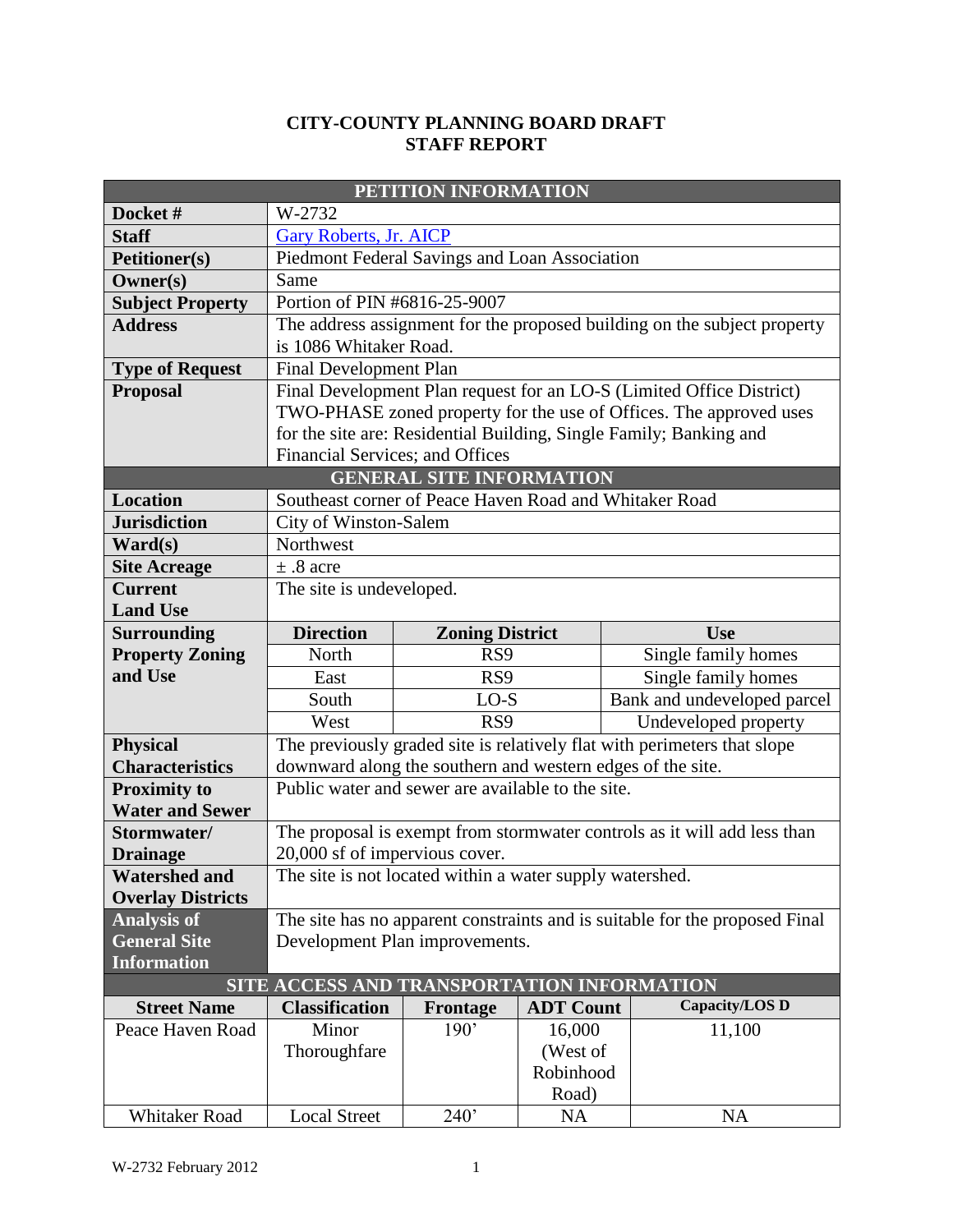| <b>Proposed Access</b><br>Point(s) |                          | The access will be onto Whitaker Road.                                        |                                                                                                                                           |                  |                                                  |                |                 |                                                                           |
|------------------------------------|--------------------------|-------------------------------------------------------------------------------|-------------------------------------------------------------------------------------------------------------------------------------------|------------------|--------------------------------------------------|----------------|-----------------|---------------------------------------------------------------------------|
| <b>Trip Generation -</b>           |                          | <b>Estimated Trip Generation</b>                                              |                                                                                                                                           |                  |                                                  |                |                 |                                                                           |
|                                    | <b>Existing/Proposed</b> | $4,500/1,000 \text{ x } 36.13$ (Medical-Dental Trip Rate) = 163 Trips per Day |                                                                                                                                           |                  |                                                  |                |                 |                                                                           |
| <b>Sidewalks</b>                   |                          | Sidewalks will be provided along Peace Haven Road and Whitaker Road.          |                                                                                                                                           |                  |                                                  |                |                 |                                                                           |
| <b>Transit</b>                     |                          | Route 21 runs along Peace Haven Road.                                         |                                                                                                                                           |                  |                                                  |                |                 |                                                                           |
| <b>Connectivity</b>                |                          | The approved site plan for the adjacent LO-S zoned site includes a            |                                                                                                                                           |                  |                                                  |                |                 |                                                                           |
|                                    |                          | driveway stub to the north to connect with the subject property. However,     |                                                                                                                                           |                  |                                                  |                |                 |                                                                           |
|                                    |                          | due to topography, this connection will not be made.                          |                                                                                                                                           |                  |                                                  |                |                 |                                                                           |
| <b>Analysis of Site</b>            |                          | While the subject request will lead to an increase in traffic, the underlying |                                                                                                                                           |                  |                                                  |                |                 |                                                                           |
| <b>Access and</b>                  |                          | zoning which permits the proposed improvements, is already in place.          |                                                                                                                                           |                  |                                                  |                |                 |                                                                           |
| <b>Transportation</b>              |                          |                                                                               |                                                                                                                                           |                  |                                                  |                |                 | The entrance to the site will be onto Whitaker Road and not directly onto |
| <b>Information</b>                 |                          |                                                                               | Peace Haven Road.                                                                                                                         |                  |                                                  |                |                 |                                                                           |
|                                    |                          |                                                                               | <b>RELEVANT ZONING HISTORIES</b>                                                                                                          |                  |                                                  |                |                 |                                                                           |
| Case                               | <b>Request</b>           |                                                                               | Decision &                                                                                                                                | <b>Direction</b> |                                                  | <b>Acreage</b> |                 | <b>Recommendation</b>                                                     |
|                                    |                          |                                                                               | <b>Date</b>                                                                                                                               | from Site        |                                                  |                | <b>Staff</b>    | <b>CCPB</b>                                                               |
| W-3094                             | RS9 to LO-S              |                                                                               | Approved                                                                                                                                  | Directly         |                                                  | 1.43           | Approval        | Approval                                                                  |
|                                    |                          |                                                                               | $3 - 7 - 11$                                                                                                                              |                  | southwest                                        |                |                 |                                                                           |
| W-2732                             | RS9 to LO-S              |                                                                               | Approved                                                                                                                                  | Includes         |                                                  | 2.78           | Denial          | Approval                                                                  |
|                                    | <b>TWO PHASE</b>         |                                                                               | $12 - 6 - 04$                                                                                                                             | current site     |                                                  |                |                 |                                                                           |
|                                    |                          |                                                                               | SITE PLAN COMPLIANCE WITH UDO REQUIREMENTS                                                                                                |                  |                                                  |                |                 |                                                                           |
| <b>Building</b>                    |                          | <b>Square Footage</b>                                                         |                                                                                                                                           |                  | <b>Placement on Site</b>                         |                |                 |                                                                           |
|                                    |                          |                                                                               |                                                                                                                                           |                  | Southwestern corner close to Peace Haven<br>Road |                |                 |                                                                           |
| <b>Square Footage</b>              |                          |                                                                               | $4,500$ sf                                                                                                                                |                  |                                                  |                |                 |                                                                           |
| <b>Parking</b>                     |                          |                                                                               | <b>Required</b>                                                                                                                           |                  | <b>Proposed</b>                                  |                |                 | Layout                                                                    |
|                                    |                          |                                                                               | 15 spaces                                                                                                                                 |                  | 17 spaces                                        |                |                 | 90° head-in                                                               |
| <b>Building Height</b>             |                          |                                                                               | <b>Maximum</b>                                                                                                                            |                  |                                                  |                | <b>Proposed</b> |                                                                           |
|                                    |                          |                                                                               | 40 <sup>2</sup>                                                                                                                           |                  |                                                  |                | One story       |                                                                           |
| <b>Impervious</b>                  |                          |                                                                               | <b>Maximum</b>                                                                                                                            |                  |                                                  |                | <b>Proposed</b> |                                                                           |
| Coverage                           |                          |                                                                               | 75%                                                                                                                                       |                  |                                                  |                | 45.47%          |                                                                           |
| <b>UDO Sections</b>                |                          | $\bullet$                                                                     | Chapter B, Article II, Section 2-1.3 (B) Limited Office District                                                                          |                  |                                                  |                |                 |                                                                           |
| <b>Relevant to</b>                 |                          |                                                                               |                                                                                                                                           |                  |                                                  |                |                 |                                                                           |
| <b>Subject Request</b>             |                          |                                                                               |                                                                                                                                           |                  |                                                  |                |                 |                                                                           |
| Complies with                      |                          |                                                                               | (A) Legacy policies:                                                                                                                      |                  | Yes                                              |                |                 |                                                                           |
| Chapter B,                         |                          |                                                                               | (B) Environmental Ord.                                                                                                                    |                  | <b>NA</b>                                        |                |                 |                                                                           |
| Article VII,                       |                          |                                                                               |                                                                                                                                           |                  |                                                  |                |                 |                                                                           |
| <b>Section 7-5.3</b>               |                          |                                                                               | (C) Subdivision Regulations                                                                                                               |                  | NA                                               |                |                 |                                                                           |
| <b>Analysis of Site</b>            |                          |                                                                               | This Final Development Plan request is for a one story, 4,500 sf dental                                                                   |                  |                                                  |                |                 |                                                                           |
| <b>Plan Compliance</b>             |                          |                                                                               | office. The site was rezoned from RS9 to LO-S TWO PHASE in 2004.                                                                          |                  |                                                  |                |                 |                                                                           |
| with UDO                           |                          |                                                                               |                                                                                                                                           |                  |                                                  |                |                 | The proposal meets the conditions of said original rezoning including the |
| <b>Requirements</b>                |                          |                                                                               |                                                                                                                                           |                  |                                                  |                |                 | one regarding building architecture and materials (see condition below).  |
|                                    |                          |                                                                               | Planning staff commends the petitioner for good building placement<br>where no parking is located between the proposed building and Peace |                  |                                                  |                |                 |                                                                           |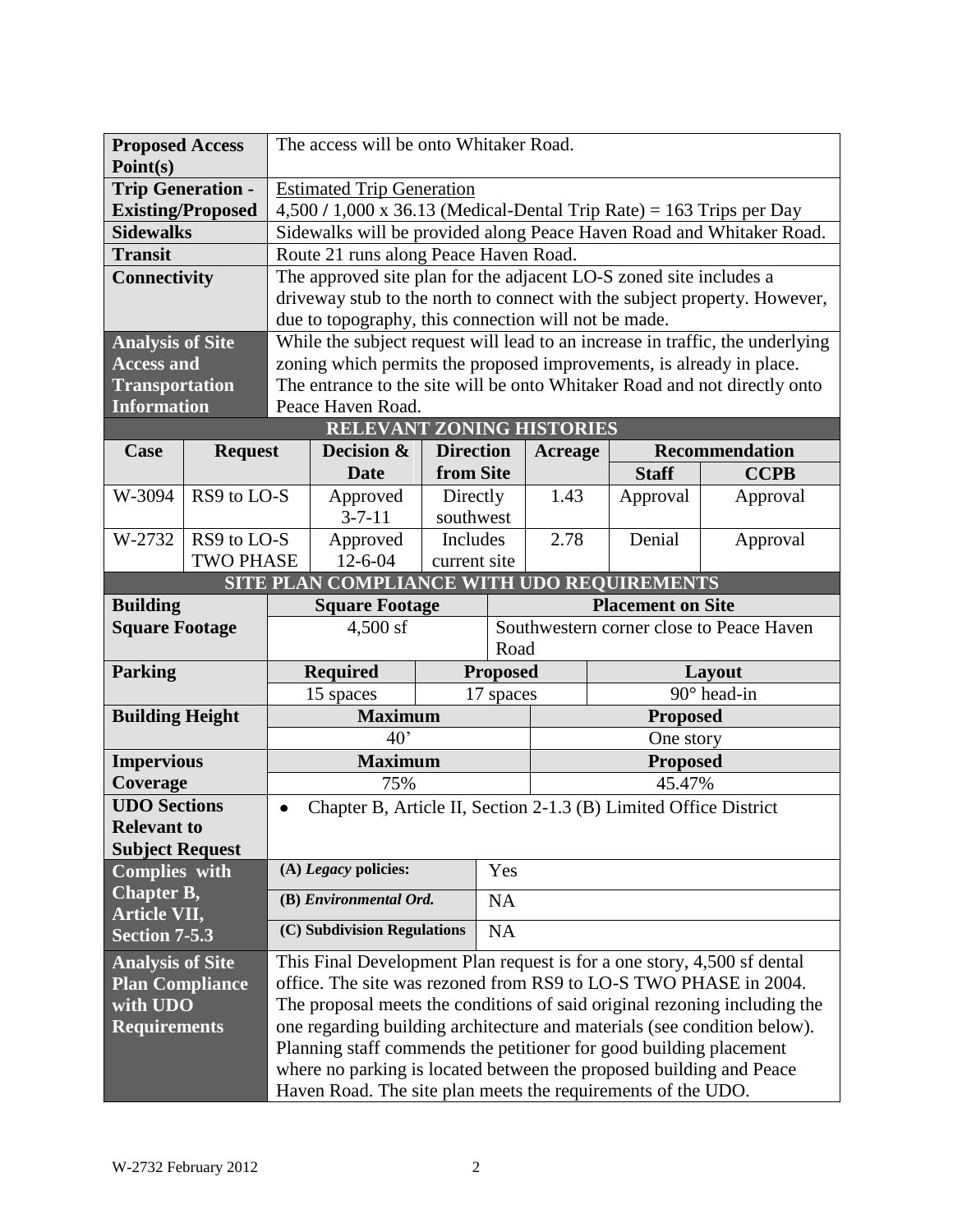| <b>CONCLUSIONS TO ASSIST WITH RECOMMENDATION</b> |                                               |  |  |  |
|--------------------------------------------------|-----------------------------------------------|--|--|--|
| <b>Positive Aspects of Proposal</b>              | <b>Negative Aspects of Proposal</b>           |  |  |  |
| The site is zoned appropriately for the          | The request will generate additional traffic. |  |  |  |
| proposed use.                                    |                                               |  |  |  |
| The request will provide for another             |                                               |  |  |  |
| business establishment.                          |                                               |  |  |  |
| The property will not have direct access to      |                                               |  |  |  |
| Peace Haven Road.                                |                                               |  |  |  |
| SITE-SPECIFIC RECOMMENDED CONDITIONS OF APPROVAL |                                               |  |  |  |

The following proposed conditions are from interdepartmental review comments or are carried forward from W-2732 and are proposed in order to meet codes or established standards, or to reduce negative off-site impacts.

#### • **PRIOR TO THE ISSUANCE OF GRADING PERMITS:**

a. Developer shall obtain a driveway permit from the City of Winston-Salem Public Works Department. Improvements include the widening of Whitaker Road 13' from center with curb and gutter from the intersection of Peace Haven Road to the driveway entrance.

#### • **PRIOR TO THE ISSUANCE OF BUILDING PERMITS:**

a. The proposed building shall be constructed in substantial conformance with the submitted elevations labeled "Exhibit A" as verified by Planning staff.

#### • **PRIOR TO THE ISSUANCE OF OCCUPANCY PERMITS**:

- a. All requirements of the City of Winston-Salem driveway permit shall be completed.
- b. Sidewalks shall be installed as shown on the site plan.
- c. Repair any damages to Peace Haven Road and Whitaker Road from construction.
- d. For the overall zoning site, a maximum of one six (6) foot high monument sign shall be allowed along the frontage of Peace Haven Road.

### **STAFF RECOMMENDATION**: **Approval**

**NOTE:** These are **staff comments** only; final recommendations on projects are made by the City-County Planning Board, with final decisions being made by the appropriate Elected Body, who may approve, deny, table or request modification for any project. **THE APPLICANT OR REPRESENTATIVE IS STRONGLY ENCOURAGED TO ATTEND THE PUBLIC HEARINGS WHERE THE CASE WILL BE CONSIDERED BY THE PLANNING BOARD AND THE ELECTED BODY.**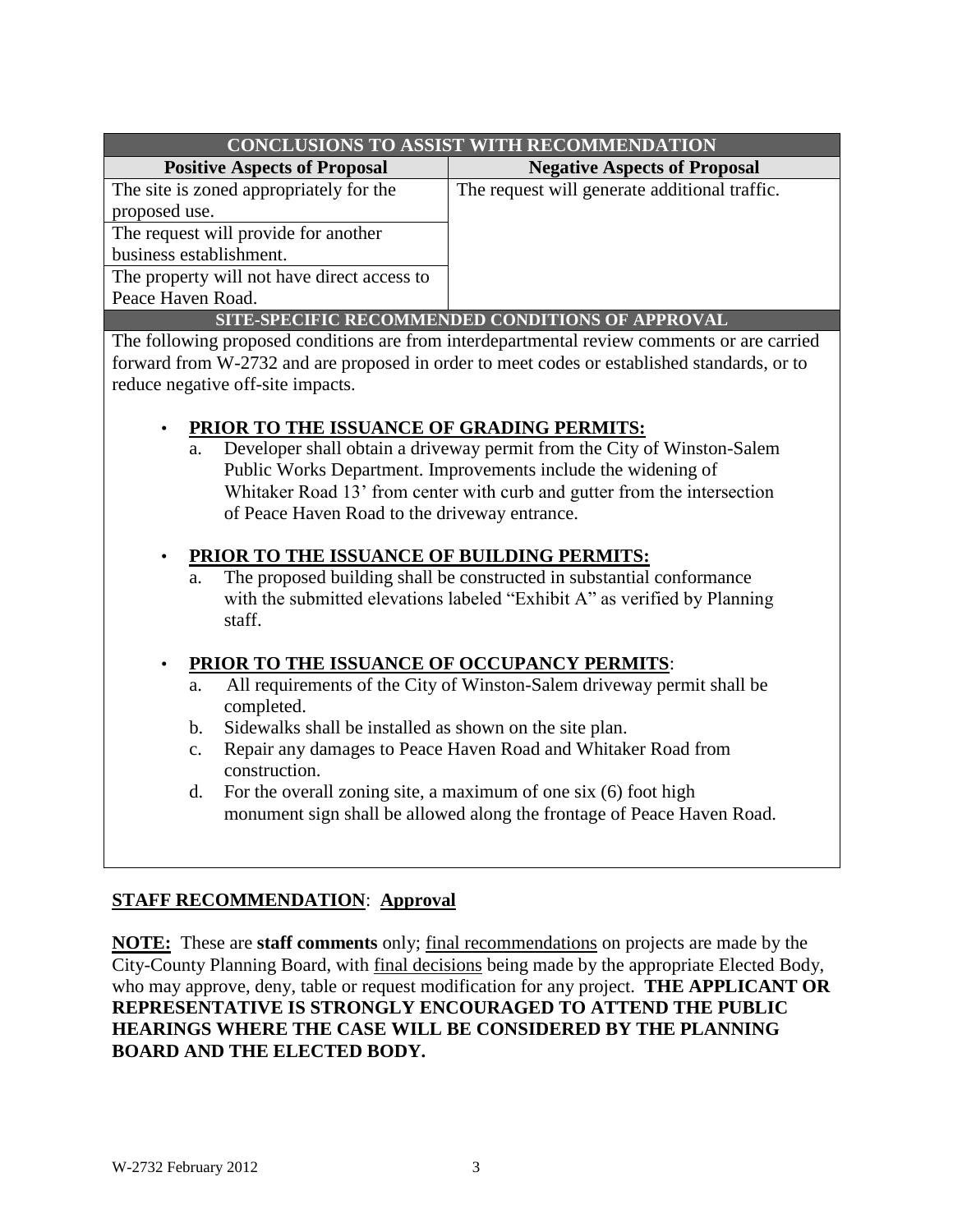# **CITY-COUNTY PLANNING BOARD PUBLIC HEARING MINUTES FOR W-2732 FEBRUARY 9, 2012**

#### **PUBLIC HEARING**

FOR: None

AGAINST: None

#### **WORK SESSION**

MOTION: Clarence Lambe moved approval of the Final Development Plan. SECOND: Wesley Curtis VOTE: FOR: Wesley Curtis, Arnold King, Clarence Lambe, Darryl Little, Barry Lyons, Lynne Mitchell, Brenda Smith, Allan Younger AGAINST: None EXCUSED: None

A. Paul Norby, FAICP Director of Planning

\_\_\_\_\_\_\_\_\_\_\_\_\_\_\_\_\_\_\_\_\_\_\_\_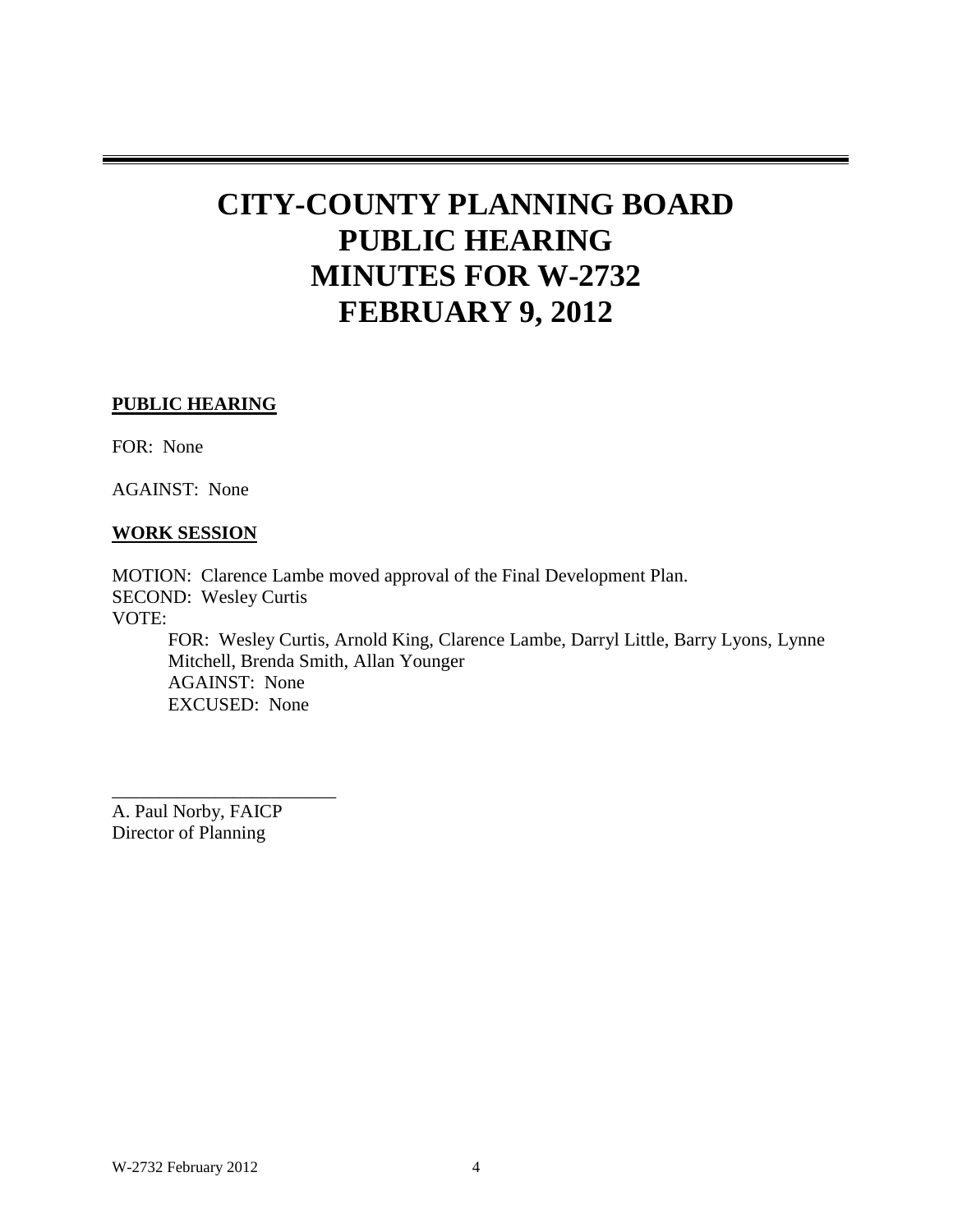## **INTERDEPARTMENTAL SITE PLAN REVIEW COMMITTEE Project Case Number: W-2732**

#### **PRELIMINARY COMMENTS AND/OR RECOMMENDED CONDITIONS**

Note: City-County Planning staff is responsible for coordinating the Interdepartmental Review of Special Use Rezoning Requests; please contact the appropriate Department at the phone # indicated below if you have any questions about the comments or recommendations lists. Further, please note that additional information may be forthcoming from Departments that indicate "See Emailed Comments" or other similar phrase. A list of recommended conditions from this Interdepartmental Review will be sent to you via e-mail generally by the end of the business day on Friday the week prior to the Planning Board Public Hearing.

PROJECT CASE NUMBER: W-2732 PROJECT TITLE: Peace Haven Dental DATE: January 25, 2012

**PROJECT DESCRIPTION:** Southeast corner of Peace Haven Road and Whitaker Road

NCDOT-Phone # - 336.703.6600 Email: jprhyne@ncdot.gov

"NSR"

(per email from Steven Jones)

**Signature** 

Signature

WSDOT-Phone  $# 336.747.6872$  Email: conniec@cityofws.org

"Construct sidewalk along the property frontage on Peace Haven Road connecting to existing sidewalk as shown. Also, provide a pedestrian connection from the proposed building to the sidewalk on Peace Haven Road."

(per email from Connie Curtis)

City Engineer- Phone # - 336.747.6846 Email: albertcg@cityofws.org

"DW permit req'd. Conc aprons req'd." (per email from Al Gaskill)

Signature City Streets Division-Phone # - 336.734.1550 Email: robbys@cityofws.org "Repair any damages that occur to Whitaker Road and Peacehaven Road during construction. Widen Whitaker Road 13' from the center line and install curb and gutter from the intersection of Peacehaven to the driveway entering the property off of Whitaker."

(per email from Robby Stone)

**Signature** 

Inspections (Zoning)- Phone # - 336.727.2626 Email: jeffv@cityofws.org

"Portion of parking near at entrance is in the streetyard. Cannot have parking in streetyard. What is sign and sign easement for? Tree Save Summary: Include total acreage Change total limits of land disturbance to 34,922.28. Use Inspections "Tree Save Legend" it can be found on our website: www.inspectnet.org" (per email from Jeff Vaughn)

Inspections (Erosion Control)- Phone # - 336.727.2388 Email: josephf@cityofws.org No comment

Signature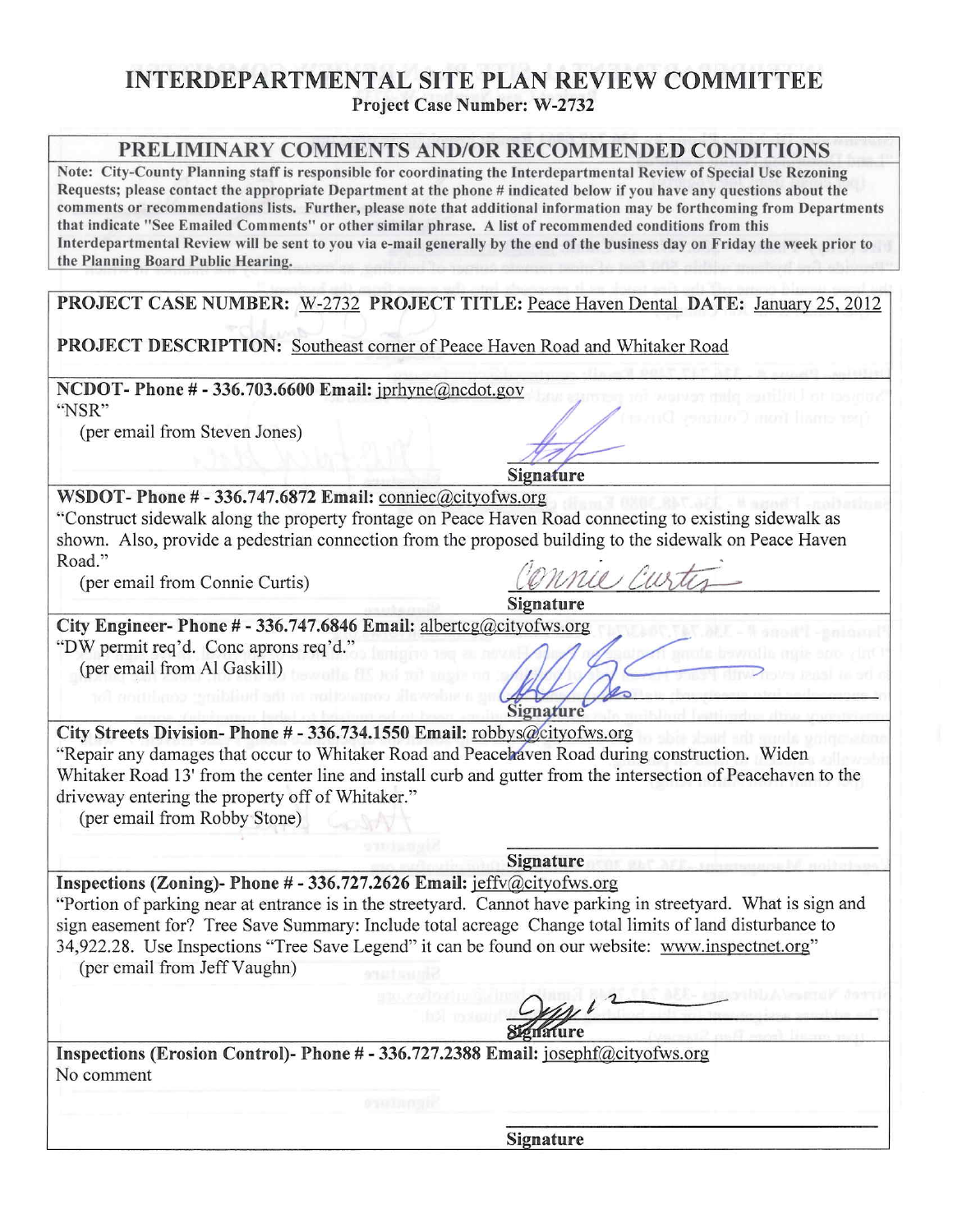# INTERDEPARTMENTAL SITE PLAN REVIEW COMMITTEE Project Case Number: W-2732

| (per email from Joe Fogarty)                                                                                                                                                     |                                                                                                                                                                                                                                                                                                                                        |
|----------------------------------------------------------------------------------------------------------------------------------------------------------------------------------|----------------------------------------------------------------------------------------------------------------------------------------------------------------------------------------------------------------------------------------------------------------------------------------------------------------------------------------|
|                                                                                                                                                                                  | Signature                                                                                                                                                                                                                                                                                                                              |
| Fire (City)- Phone $# 336.747.7359$ Email: jone@cityofwsfire.org                                                                                                                 |                                                                                                                                                                                                                                                                                                                                        |
|                                                                                                                                                                                  | "Provide fire hydrant within 500 feet of most remote corner of building, as measured by the manner in which                                                                                                                                                                                                                            |
| the hose would come off the fire truck as it proceeds into the scene from the hydrant."                                                                                          |                                                                                                                                                                                                                                                                                                                                        |
| (per email from Jon Canupp)                                                                                                                                                      |                                                                                                                                                                                                                                                                                                                                        |
|                                                                                                                                                                                  | Signature                                                                                                                                                                                                                                                                                                                              |
| Utilities-Phone # - 336.747.7499 Email: courtneyd@cityofws.org                                                                                                                   |                                                                                                                                                                                                                                                                                                                                        |
| "Subject to Utilities plan review for permits and/or authorization to construct"                                                                                                 |                                                                                                                                                                                                                                                                                                                                        |
| (per email from Courtney Driver)                                                                                                                                                 |                                                                                                                                                                                                                                                                                                                                        |
|                                                                                                                                                                                  |                                                                                                                                                                                                                                                                                                                                        |
|                                                                                                                                                                                  |                                                                                                                                                                                                                                                                                                                                        |
|                                                                                                                                                                                  | <b>Signature</b>                                                                                                                                                                                                                                                                                                                       |
| Sanitation-Phone # - 336.748.3080 Email: christc@cityofws.org                                                                                                                    |                                                                                                                                                                                                                                                                                                                                        |
|                                                                                                                                                                                  |                                                                                                                                                                                                                                                                                                                                        |
|                                                                                                                                                                                  |                                                                                                                                                                                                                                                                                                                                        |
|                                                                                                                                                                                  |                                                                                                                                                                                                                                                                                                                                        |
|                                                                                                                                                                                  | NOOC'I CIGATI LIGA                                                                                                                                                                                                                                                                                                                     |
|                                                                                                                                                                                  |                                                                                                                                                                                                                                                                                                                                        |
|                                                                                                                                                                                  | Signature                                                                                                                                                                                                                                                                                                                              |
| (per email from Aaron King)                                                                                                                                                      | lot encroaches into streetyard; staff recommends having a sidewalk connection to the building; condition for<br>consistency with submitted building elevations (elevations need to be revised to label materials); some<br>landscaping along the back side of the building would help soften the appearance along Peace Haven; 7' wide |
|                                                                                                                                                                                  | "Only one sign allowed along frontage on Peace Haven as per original conditions of approval, move sign back<br>to be at least even with Peace Haven side of building; no signs for lot 2B allowed on this lot; looks like parking<br>Signature                                                                                         |
| Planning-Phone # - 336.747.7043/747.7068 Email: aaronk@cityofws.org<br>sidewalks adjacent to head-in parking."<br>Vegetation Management -336.748.3020 Email: keithf@cityofws.org | EL - R unoll'I -(unimoli) emolissaran                                                                                                                                                                                                                                                                                                  |
|                                                                                                                                                                                  | Portions of parking near at entered in the steedy-class from the parking in security of Allas is sept                                                                                                                                                                                                                                  |
|                                                                                                                                                                                  |                                                                                                                                                                                                                                                                                                                                        |
|                                                                                                                                                                                  | 22.28. Use inspections "The Sant Using Land" it was founded on nur website: provident and the                                                                                                                                                                                                                                          |
|                                                                                                                                                                                  | Signature                                                                                                                                                                                                                                                                                                                              |
| Street Names/Addresses -336.747.7048 Email: benfs@cityofws.org                                                                                                                   | ightermant for?" Theo Suns Summages Repliefs of a pressure Change total limits to stat districtivity to                                                                                                                                                                                                                                |
| "The address assignment for this building is 1086 Whitaker Rd."                                                                                                                  |                                                                                                                                                                                                                                                                                                                                        |
| (per email from Ben Stamey)                                                                                                                                                      |                                                                                                                                                                                                                                                                                                                                        |
|                                                                                                                                                                                  | Department (Premion Community - San 12, 236, 127, 2368, 1889), except the set to the                                                                                                                                                                                                                                                   |